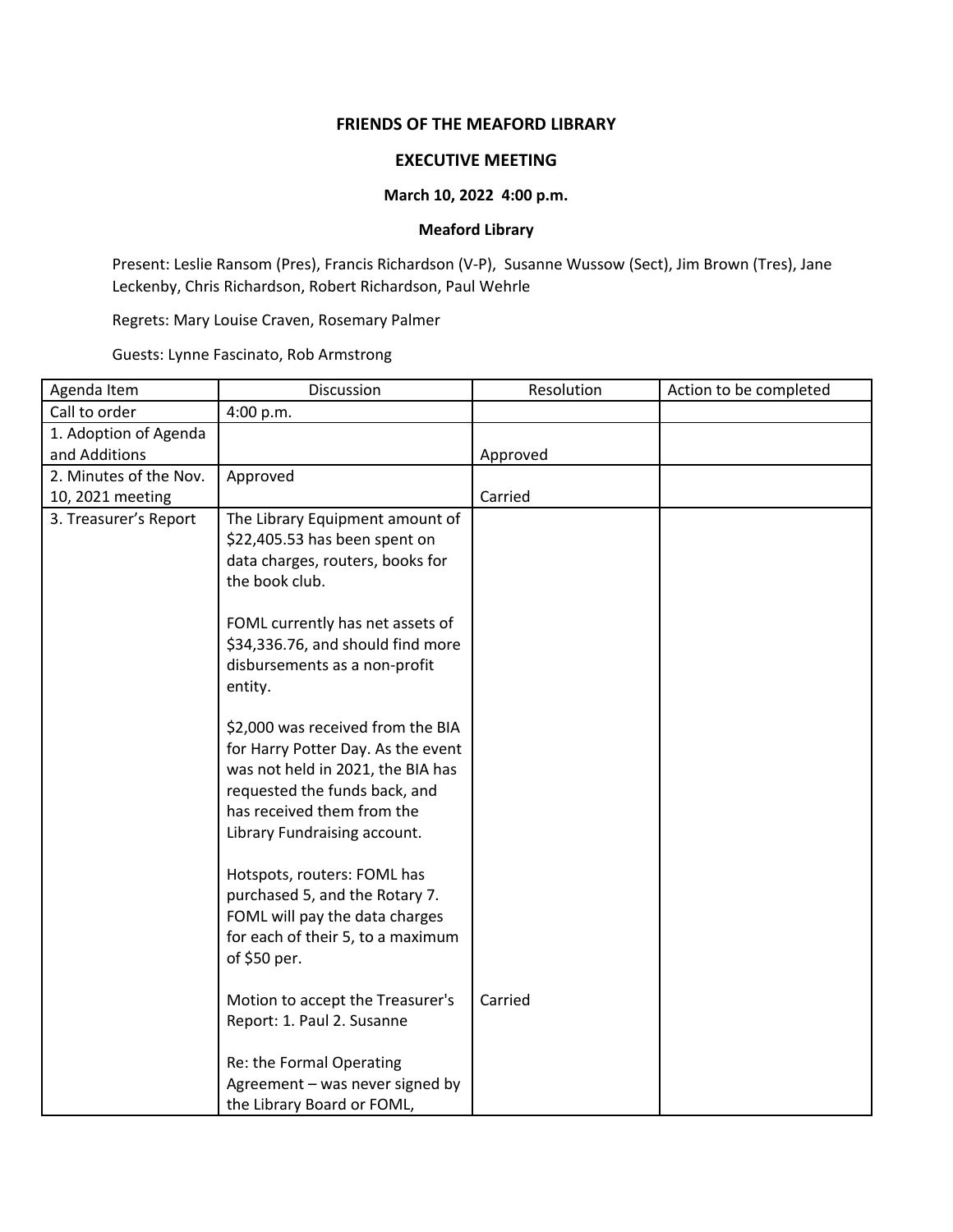|                               | therefore is not valid.<br>Rob Armstrong said that the<br>Library Board is separate from<br>the FOML, and should have an<br>agreement that funds given to<br>the Library are used for the                                                                                                                                                                                                                                                                                                                                                                    |         | Rob Armstrong will check<br>the 2008 policy and update<br>it to 2022.                                                              |
|-------------------------------|--------------------------------------------------------------------------------------------------------------------------------------------------------------------------------------------------------------------------------------------------------------------------------------------------------------------------------------------------------------------------------------------------------------------------------------------------------------------------------------------------------------------------------------------------------------|---------|------------------------------------------------------------------------------------------------------------------------------------|
|                               | purpose that FOML specifies. He<br>will check the 2008 policy and will<br>update it for 2022.<br>There is no exchange of funds<br>between the Library and FOML -<br>the Library tells the FOML board<br>what they need, FOML then<br>makes and pays for the purchase.<br>FOML will bring the policy to the<br>Library Board and request that it<br>be amended to remove that part<br>of the agreement, so that the<br>Library makes a specific request<br>of the FOML board, and FOML<br>will pay for it, "within our<br>jurisdiction."<br>1. Robert 2. Paul | Carried | Leslie will send a letter to<br>the Library Board,<br>requesting that Policy Item<br>#34 of the Operating<br>Agreement be removed. |
| 4. Report from the<br>Library | Lynne requested additional<br>membership cards. The Library<br>has handed out over 1,000 cards<br>since Oct. 2020<br>Accepted and moved:<br>1. Susanne 2. Jane                                                                                                                                                                                                                                                                                                                                                                                               |         |                                                                                                                                    |
|                               | The Library wants to support<br>Ukraine, and are considering<br>having a book sale from the Net<br>Shed to raise funds.                                                                                                                                                                                                                                                                                                                                                                                                                                      |         |                                                                                                                                    |
|                               | FOML was mentioned on the<br>Rotary Facebook page.                                                                                                                                                                                                                                                                                                                                                                                                                                                                                                           |         |                                                                                                                                    |
|                               | Alex Taylor has left, and Ashley<br>Trusler will replace him until Amy<br>returns from maternity leave.<br>Rosemary Palmer will fill in for<br>Ashley until Amy's return in<br>September.                                                                                                                                                                                                                                                                                                                                                                    |         |                                                                                                                                    |
|                               | There are FOML membership<br>forms at the photocopier, and                                                                                                                                                                                                                                                                                                                                                                                                                                                                                                   |         |                                                                                                                                    |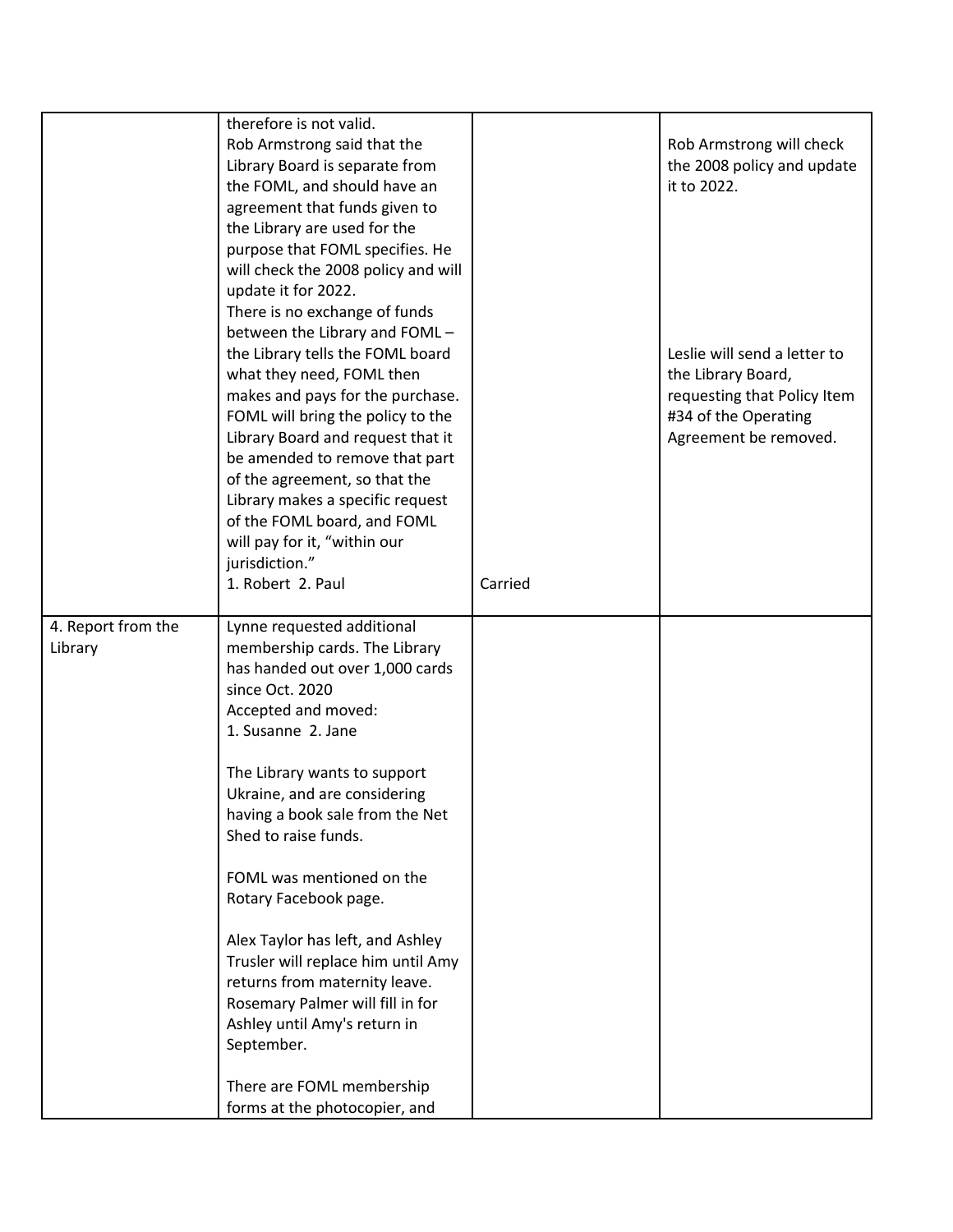|                          | Library staff will accept the forms  |                            |
|--------------------------|--------------------------------------|----------------------------|
|                          | and membership dues and put          |                            |
|                          | them in the FOML box.                |                            |
| 5. Standing Items        |                                      |                            |
| 5.1 Membership           | Jane reported there are 9            |                            |
|                          | members to date.                     |                            |
| 5.2 Promotion &          | No report.                           |                            |
| Publicity                |                                      |                            |
| 5.3 Concerts             | Paul reported he will be able to     |                            |
|                          | put a series together for this year. |                            |
|                          | He is working with Chris Scerri,     |                            |
|                          | and there should be lots of music    |                            |
|                          | and dancing, etc., around town       |                            |
|                          | this summer. He has 8 or 9           |                            |
|                          | different acts interested.           |                            |
| 5.4 Net Shed             | Chris reported that sign-up day      |                            |
|                          | for volunteers at the Net Shed       |                            |
|                          | will be the first weekend in May.    |                            |
|                          |                                      |                            |
| 5.5 Website              | Robert reported that the website     |                            |
|                          | is up and running. When we have      |                            |
|                          | further concert information, he      |                            |
|                          | will post it.                        |                            |
| 6. Business Arising      |                                      |                            |
|                          |                                      |                            |
| 6.1 Railing on stairs of | Leslie and Francis will meet with a  | Leslie and Francis to meet |
| the Net Shed             | contractor, informally, to review.   | informally with a          |
|                          |                                      | contractor.                |
| 6.2 Strategic Plan of    | The surveys are coming in, will be   |                            |
| Library                  | collated, with a new plan            |                            |
|                          | hopefully in place by June.          |                            |
| 6.3 Display Case         | Leslie reported that it has one      | The display case needs one |
|                          | coat of paint, and needs one         | more coat of paint.        |
|                          | more.                                |                            |
|                          |                                      |                            |
| 7. New Business          |                                      |                            |
| 7.1 School Library       | Chris reported that she received     |                            |
|                          | an email from a teacher at the       |                            |
|                          | new school, offering to donate 10    |                            |
|                          | bags of books (Jr Fiction), and is   |                            |
|                          | now helping to sort through the      |                            |
|                          | non-fiction.                         |                            |
| 7.2 Policy #34 -         |                                      |                            |
| Library and FOML         | Details under the Treasurer's        |                            |
| Memorandum of            | Report above.                        |                            |